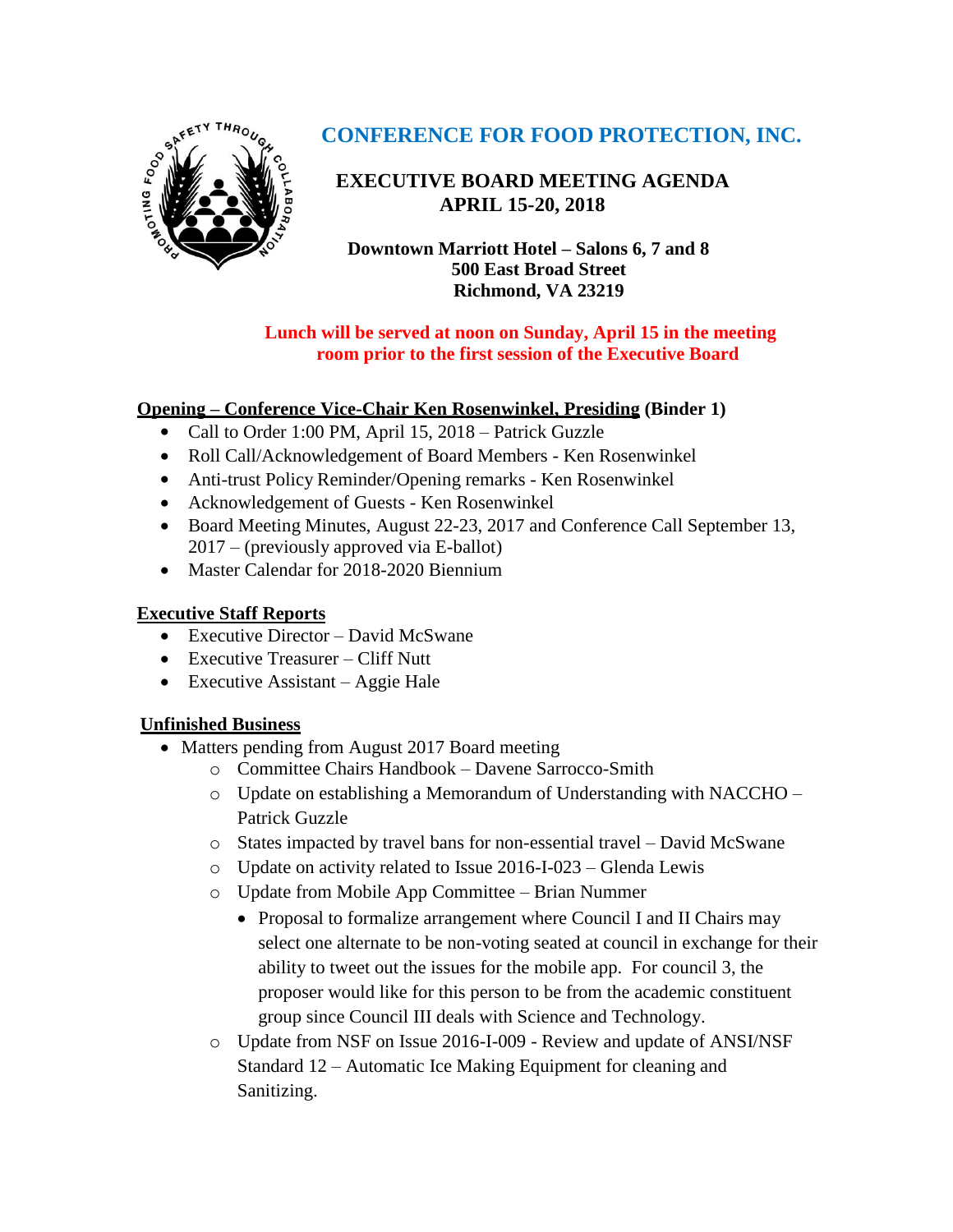#### **2018 Biennial Meeting Update**

Local Arrangements Committee – Julie Henderson and Pamela Miles

**Council Reports** – (Council membership nominees, Committee status reports) **(Binder 2)** *Council Final Reports should be submitted to the Executive Director by March 16, 2018*

- Council I Report Rick Barney and Todd Mers
- Council II Report –David Lawrence and Sharon Wood
- Council III Report –Davene Sarrocco-Smith and Dr. Keith Jackson
- Approval of Council Vice-Chairs for 2018-2020 Barney, Lawrence and Sarrocco-Smith
	- o Council I Thomas McMahan
	- o Council II Joetta DeFrancesco
	- o Council III Christine Applewhite

#### **Standing Committee Reports (Binder3)**

*Standing committees that have not submitted a Final Report and Roster via an Issue are expected to submit their report to the Executive Board. These reports must be submitted to the Executive Director by March 16, 2018*

- Audit Danny Follett
- Constitution, Bylaws/Procedures John Luker
- Finance Terry Levee
- Food Protection Manager Certification Sean Dunleavy
- Issue Vicki Everly/Debbie Watts
- Nominating John Luker
- Program Dr. Jay Neal
- Program Standards Committee Angie Cyr
- Resolutions Michael Roberson
- Strategic Planning Tom Ford

#### **Special Committees and Reports (Binder 4)**

- AFDO Steve Moris
- Sponsorship Committee Janice Buchanon
- ACAC Report Roger Hancock and Joyce Jensen
- Potential sites for the 2022 Biennial Meeting Karen Peña

#### **Federal Agency Reports**

- FDA Glenda Lewis
- USDA Dr. William Shaw
- CDC Vincent Radke

#### **New Business**

- Retail Program Standards Alliance What are the Next Steps to Move Forward David Lawrence
- Council and Standing Committee Reports David Lawrence
	- o Increasing feedback from Board members on committee progress.